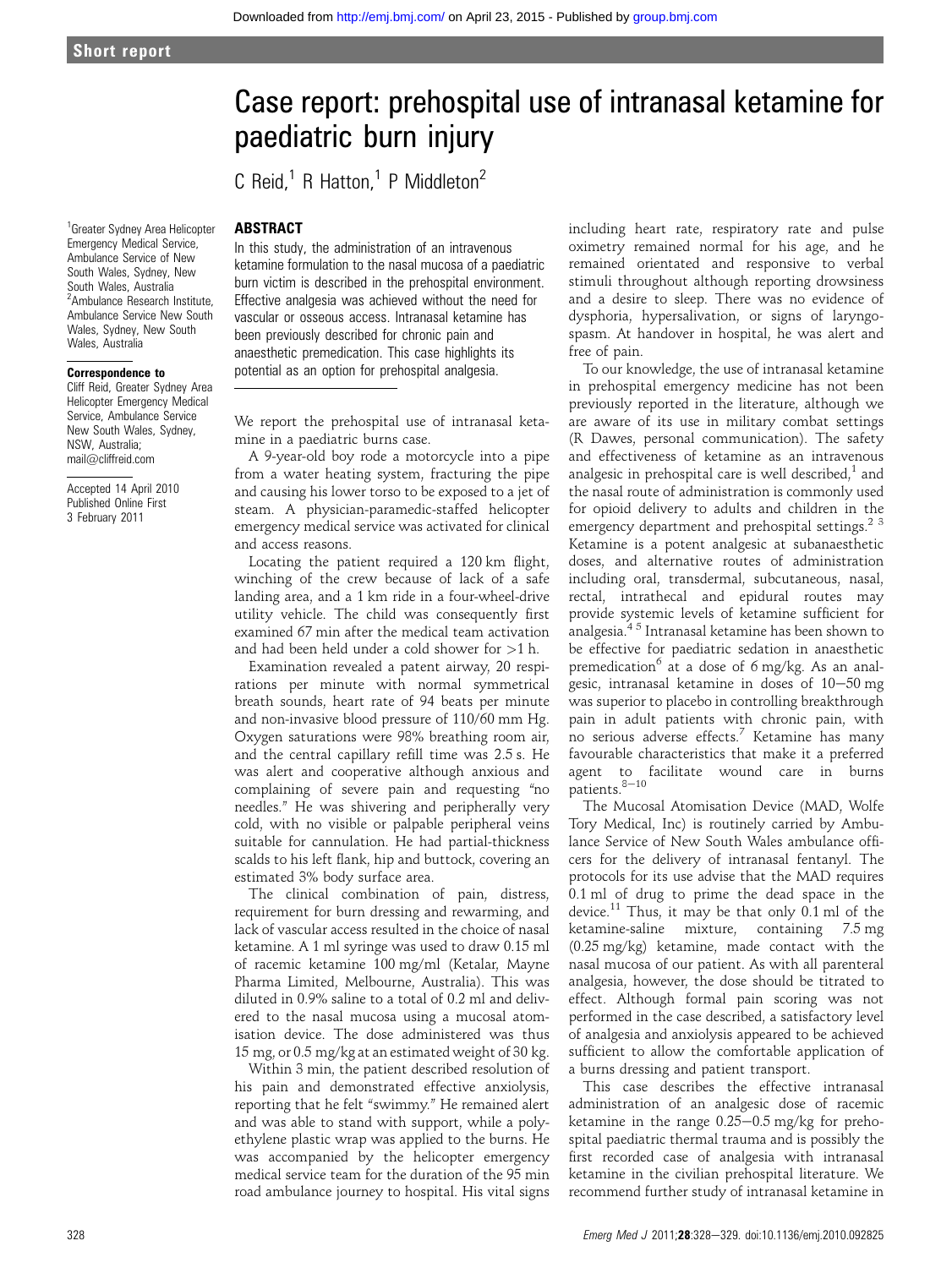the prehospital emergency environment to further delineate optimal dose range and side effect profile.

Acknowledgements The authors thank Dr Rob Dawes, MCEM, for highlighting the use of intranasal ketamine in prehospital trauma.

Competing interests None.

#### Patient consent Obtained

**Ethics approval** This study was conducted with the approval of the Ethics of Clinical Practice Subcommittee, Sydney South West Area Health Service, NSW Health.

**Provenance and peer review** Not commissioned; externally peer reviewed.

#### **REFERENCES**

- 1. **Bredmose PP,** Lockey DJ, Grier G, et al. Pre-hospital use of ketamine for analgesia and procedural sedation. Emerg Med J 2009:26:62-4.
- 2. **Borland M,** Jacobs I, King B, et al. A randomized controlled trial comparing intranasal fentanyl to intravenous morphine for managing acute pain in children in the emergency department. Ann Emerg Med 2007;49:335-40.
- 3. **Rickard C**, O'Meara P, McGrail M, et al. A randomized controlled trial of intranasal fentanyl vs intravenous morphine for analgesia in the prehospital setting. Am J Emerg Med 2007;25:911-17.
- Kronenberg R. Ketamine as an analgesic: parenteral, oral, rectal, subcutaneous, transdermal and intranasal administration. *J Pain Palliat Care Pharmacother*  $2002 \cdot 16 \cdot 27 - 35$
- 5. Reich DL, Silvay G. Ketamine: an update on the first twenty-five years of clinical experience. Can J Anaesth 1989;36:186-97.
- 6. Weksler N, Ovadia L, Muati G, et al. Nasal ketamine for paediatric premedication. Can J Anaesth 1993;40:119-21.
- 7. **Carr DB,** Goudas LC, Denman WT, et al. Safety and efficacy of intranasal ketamine for the treatment of breakthrough pain in patients with chronic pain: a randomized, double-blind, placebo-controlled, crossover study. Pain 2004;108:17-27.
- 8. **Humphries Y,** Melson M, Gore D. Superiority of oral ketamine as an analgesic and sedative for wound care procedures in the pediatric patient with burns. *J Burn Care*  $Rehabil$  1997;18:34-6.
- 9. **Owens VF,** Palmieri TL, Comroe CM, et al. Ketamine: a safe and effective agent for painful procedures in the pediatric burn patient. J Burn Care Res 2006;27:211-16.
- 10. **Ceber M,** Salihoglu T. Ketamine may be the first choice for anesthesia in burn patients. J Burn Care Res 2006; $27:760-2$ .
- 11. Middleton P. Ambulance Service New South Wales clinical pharmacology protocols 225: fentanyl. 2007.

# **Information comes First at BMJ Journals Online**

Online First is an exciting innovation that allows you to see selected articles in their raw manuscript form a few days after acceptance. Through Online First you'll be able to access articles that have been peer reviewed and accepted for publication before anyone else!